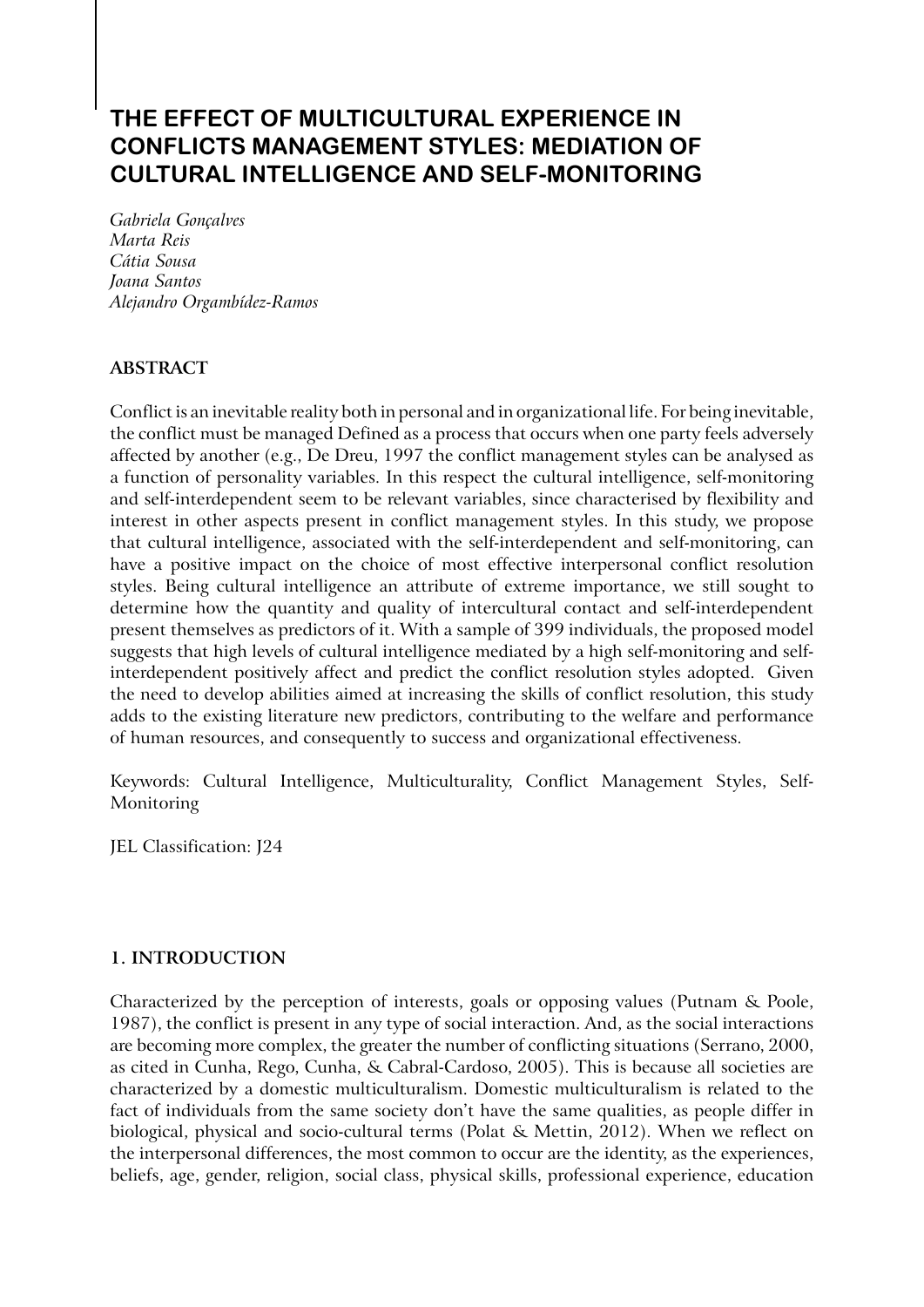level, family and political and economic trends (Foxman & Easterling 1999). And it is the perception of these differences, or rather, this domestic multiculturalism, that is often at the root of conflicting situations. Culture, defined as a set of contents, modes of thought and behaviours (e.g., language, history, religion, customs, values) transmitted through the process of socialization (Almeida, 2012) is not assimilated in the same way by all individuals. Different perceptions of the same reality, different experiences, shape individuals, this is because the personality is influenced by the correlation between heredity and the environment where the individual is inserted. Thus, each individual will present different preferences or a bias in the way of conducting a conflict situation. That is, the strategic guidelines and the behaviours adopted by an individual depend on their personality characteristics (Cunha et al., 2005). The effectiveness of cultural intelligence, although addressed mostly in relation to multicultural contexts, is an attribute that can and must be parsed as a predictor of everyday situations, which do not necessarily imply a context characterized by cultural diversity. Thus, it is our objective to analyse the styles of conflict management in the light of cultural intelligence. Cultural intelligence, characterized as a competence that increases the communicational effectiveness, performance, flexibility, satisfaction and adaptability to various situations, (e.g., Earley & Ang, 2003; Malek & Budhwar, 2013; Van Dyne, Ang, & Nielsen, 2007) will certainly have a positive influence on the adoption of the most effective styles depending on the type of conflict and depending on the characteristics of the other party involved. Moreover, personality is an antecedent of cultural intelligence (Earley & Ang, 2003), so the personality traits self-monitoring and self-dependent, when associated with cultural intelligence, may serve as predictors of positive conflict management. Firstly, because a high self-monitoring allows individuals to change their behaviour depending on the environment where they are (Snyder, 1974), secondly because the self-interdependent leads individuals to behaviours that emphasize their connection with others, strengthening existing relationships (Cross, Bacon, & Moris, 2000).

At the same time, the demand for high standards of multicultural competence (see Littrell & Salas, 2005; Morris & Robie, 2001) has become an extremely important factor for organizations, thus attributes like cultural intelligence begin gaining ground as core competencies. Some investigations have pointed to a positive relationship between intercultural contact and cultural intelligence (Ang, Van Dyne, & Koh, 2006; Crowne, 2008; Gelfand, Imai, & Fehr, 2008). In addition, the intercultural contact is closely related to the concept of cultural intelligence (Earley & Ang, 2003) and theoretically, it is a notable precursor of it (Gelfand et al., 2008). As such it will be able to function as a predictor of cultural intelligence and its dimensions. In this way, it is also our goal to seek to understand how the quantity and quality of intercultural contact associated with the self-interdependent construct affect the levels of cultural intelligence.

Conflict management is a critical competence not only at the organizational level (Adler, 2008; Cai & Drake, 1998; Imai & Gelfand, 2010) but also at the social level. Cultural intelligence and the use of appropriate and effective conflict resolution strategies, have become of utmost importance, so the identification of predictors of both concepts become relevant to the social and organizational world.

#### **2. CONFLICTS MANAGEMENT STYLES**

The conflict is "a perceived or real incompatibility of values, expectations, processes or outcomes between one or more parties on practical and/or relational issues " (Ting-Toomey, 1994, p. 360). People are in conflict when the actions of a person interfere, block or, in any way, make the behaviour of someone else less effective (Tjosvold, 1997, p. 24). The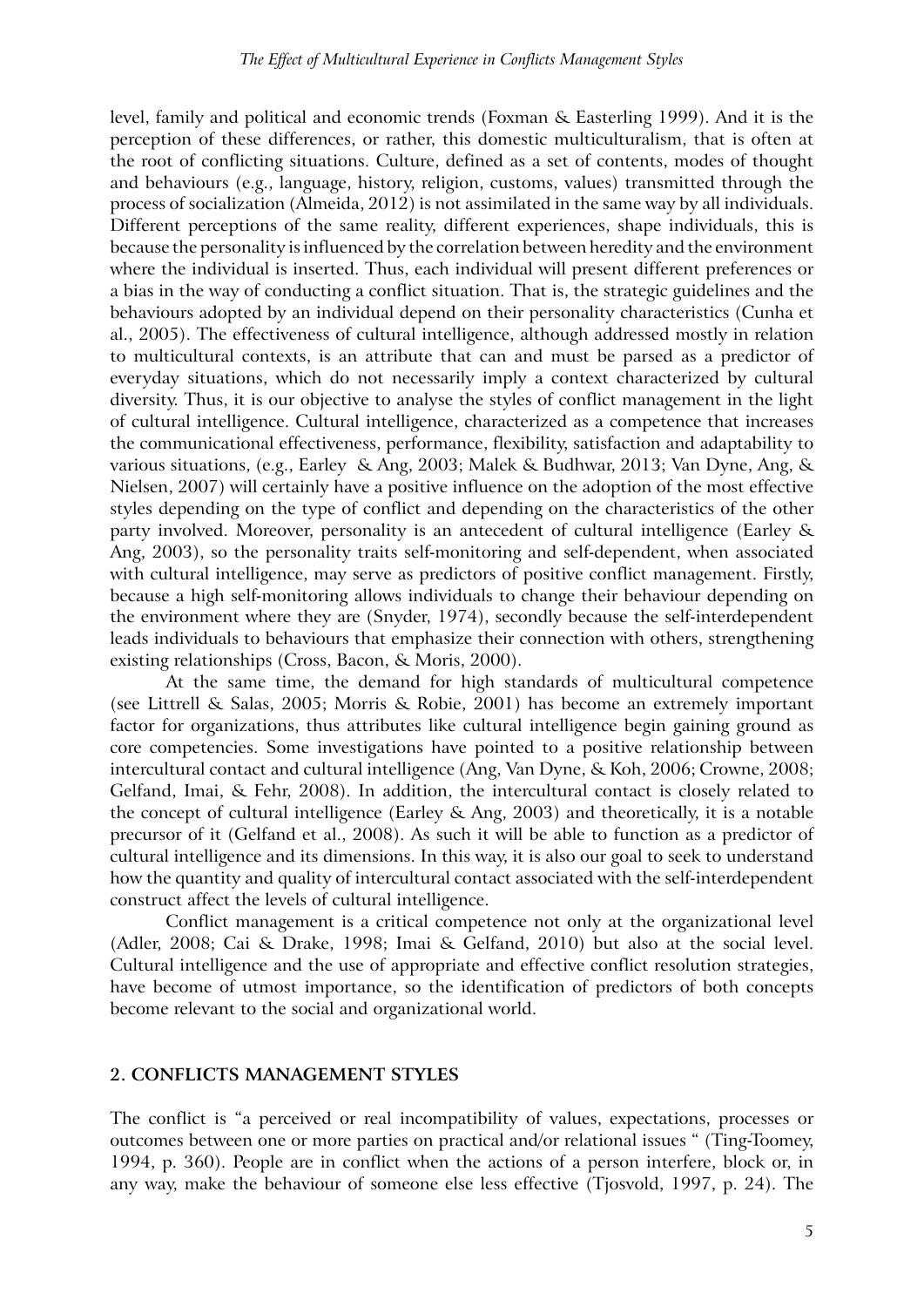strategies used to deal with the conflict can be categorized according to the way in which two variables intersect themselves: desire to satisfy the interests of the counterparty, and desire to satisfy own interests (Cunha et al., 2005). From this intersection result five styles of conflict management (Blake & Mouton, 1964; Pruitt & Rubin, 1986; Rahim & Bonoma, 1979): integrating, avoiding, dominating, compromising, obliging. These authors identify each style of conflict management as a function of the degree of concern with self and the degree of concern with the others. The style integrating refers to a high concern with others and self. The focus of this style is cooperation, this being the most effective in conflict resolution. You seek the win/win situations in which the issues are discussed and resolved for the benefit of both parties. The views of the parties can be combined into a more comprehensive solution and consensus on the commitment. The avoiding style refers to low concern with self and the other - the individual seeks to avoid conflict and may even delay the matter until a more suitable occasion or can withdraw from the ominous scenario. The dominating style refers to a high concern with self and a low concern with the other. It is a style associated with authoritarianism, reflecting a concern to impose the self-interest. An individual with this style does everything to win or achieve is goal, often ignoring the needs of the other party. It can also be used when it becomes necessary to take quick decisions, sometimes imposed, unpopular or important (Rahim, 2002). The compromising style refers to an average concern with self and with the others. It is an intermediate style in which both parties give way to manage to win other things. Both parties have equal power, usually without time pressure. You tend to reach a temporary solution in which neither party feels totally satisfied, and in the base remain the assumptions for future conflicts. The obliging style refers to a low concern with self and a high concern with the other. The individual seeks to minimize the differences and focus the effort in solving the problem in the common points between them in order to satisfy the other party. Aims at peaceful coexistence and recognition of common interests. There is a process of generosity, goodness and obedience relatively to the other party (Rahim, 2002). Although these styles are often applied to organizational scenarios, it is possible to generalize them to scenarios that involve interpersonal interactions (Kaushal & Kwantes, 2006).

Conflicts often result of conflicting interests, cultures or values. The choice of styles of conflict management depends not only on the negotiating situation, but also on the individual characteristics of each, in particular on the personality of the negotiators. This is the reason why the identification of personality traits that facilitate the adoption of more effective styles of conflict management, in particular the cultural intelligence, self-monitoring and self-interdependent, is fundamental.

## **3. CULTURAL INTELLIGENCE, SELF-MONITORING AND SELF-INTERDEPENDENT AS PREDICTORS OF THE CONFLICTS MANAGEMENT STYLES**

Earley and Ang (2003) were based on Sternberg and Detterman (1986) multidimensional model of intelligence and define cultural intelligence as an individual capacity that allows the individual to effectively work and manage the social interactions when he meets in different cultural scenarios. It is a specific form of intelligence focused on the ability to learn, evaluate and effectively behave in different situations characterized by cultural diversity (Ang, Van Dyne, & Koh, 2007). It´s a multidimensional construct consisting of four dimensions: a) metacognitive, which refers to the awareness that individuals possess during interactions with individuals from different cultures; b) cognitive, which refers to the specific knowledge that you have about the standards, habits and conventions in new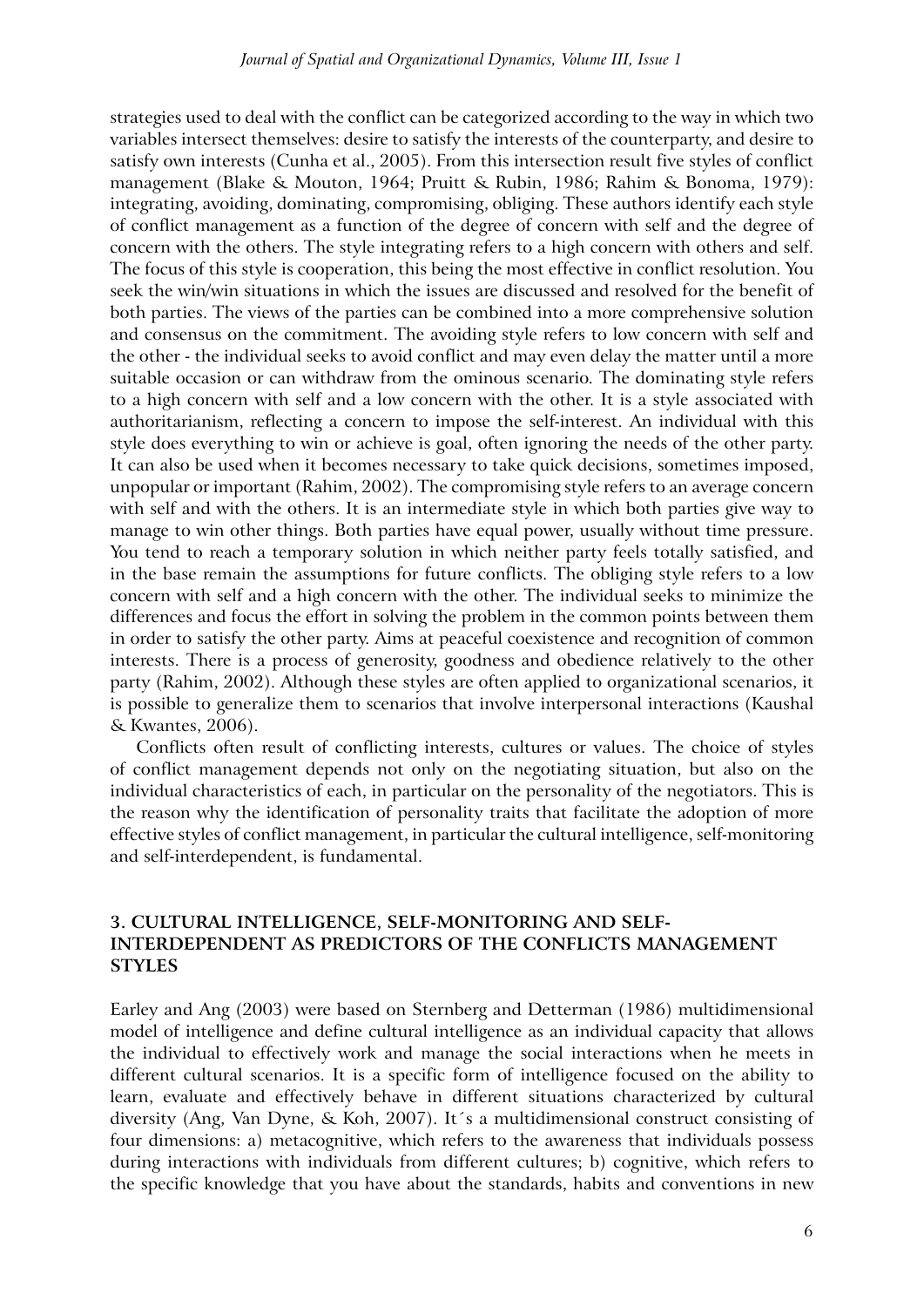cultural contexts; c) motivational, that captures the motivation that an individual has to learn more and act effectively in various situations; and d) behavioural, conceptualized as an individual flexibility in demonstrating appropriate actions with individuals of other cultural contexts (Van Dyne, Ang, & Koh, 2008; Ward, Wilson, & Fisher, 2011).

Considering the defining characteristics of cultural intelligence and its dimensions, and applying them to a multicultural domestic setting, where all individuals, although of the same culture, have distinct values, beliefs, interests, behaviours and goals, it will be expected that individuals with high levels of cultural intelligence are able to organize their social behaviour, opting for more integrative styles and more cooperative relations, compared to those with lower levels of cultural intelligence (Imai & Gelfand, 2010). They are more likely to persist, even if negotiating becomes stressful and difficult, given their high motivation in different situations (e.g., Van Dyne et al., 2012). The metacognitive dimension promotes an active thinking about people and situations, unleashing a critical thinking about habits and beliefs and enables you to make an assessment and review of mind maps increasing, thereby, the ability of understanding (Van Dyne et al., 2008). Individuals with high levels of cognitive cultural intelligence have a deeper understanding of how people are shaped/influenced by the environment in the way of thinking and acting (Van Dyne et al., 2012). Similarly, high levels of behavioural cultural intelligence are essential in conflict management. Individuals with high levels of behavioural cultural intelligence can overcome the natural human tendency to rely on habits, demonstrating a behavioural flexibility in different situations, what includes a change of code and an adjustment to the negotiating context (e.g., Molinsky, 2007). Greater verbal flexibility increases communicational effectiveness; non-verbal flexibility allows you to demonstrate compliance with the standards, and is especially critical because it works as a "silent language" allowing interpret light indicators of sincerity, honesty, competence, etc. (Hall, 1959) fundamental in a negotiation process; and a greater flexibility in the act of speech demonstrates that you understand the communication standards, putting others at ease. In general, cultural intelligence enables individuals to change their behaviours in the face of the nature of the conflict and the requirements of the negotiation process. This change of behaviour, according to specific situations, is a factor of utmost importance during a conflict resolution, and the way individuals decide to change their behaviour (or not) is strictly related to the personality traits self-monitoring and self-interdependent, so its analysis as mediating variables in conflict management styles is presented as relevant.

According to Snyder (1974) individuals regulate their behaviour in order to introduce a specific Self according to situational cues, i.e., they differ in the way they present themselves in social situations. Some individuals are motivated to present an appropriate Self in different social situations while others are motivated to be themselves (Gainey, 2012). Individuals with a high self-monitoring are considered "the world's chameleons", willing to change their behaviour depending on the environment where they are (Snyder, 1974). Usually they are individuals who obtain more positive results at work, since they change their behaviour depending on the situation and have a higher likelihood of resolving the conflict through the integrating and compromising styles (Warech, Smither, Reilly, Millsap, & Reilly, 1998). These evidences are not restricted to an organizational scenario, because a high self-monitoring presents itself as a variable linked to a better interpersonal effectiveness (Warech et al., 1998). On the other hand, individuals who have a low self-monitoring seek to be themselves in different social situations (Gangestad & Snyder, 2000), appealing to introspection and focusing their attention on thoughts, beliefs and feelings. Thus, their behaviour is consistent even in different social situations, or at least similar, because they are motivated by dispositions, which do not differ from one situation to another (Gangestad & Snyder, 2000).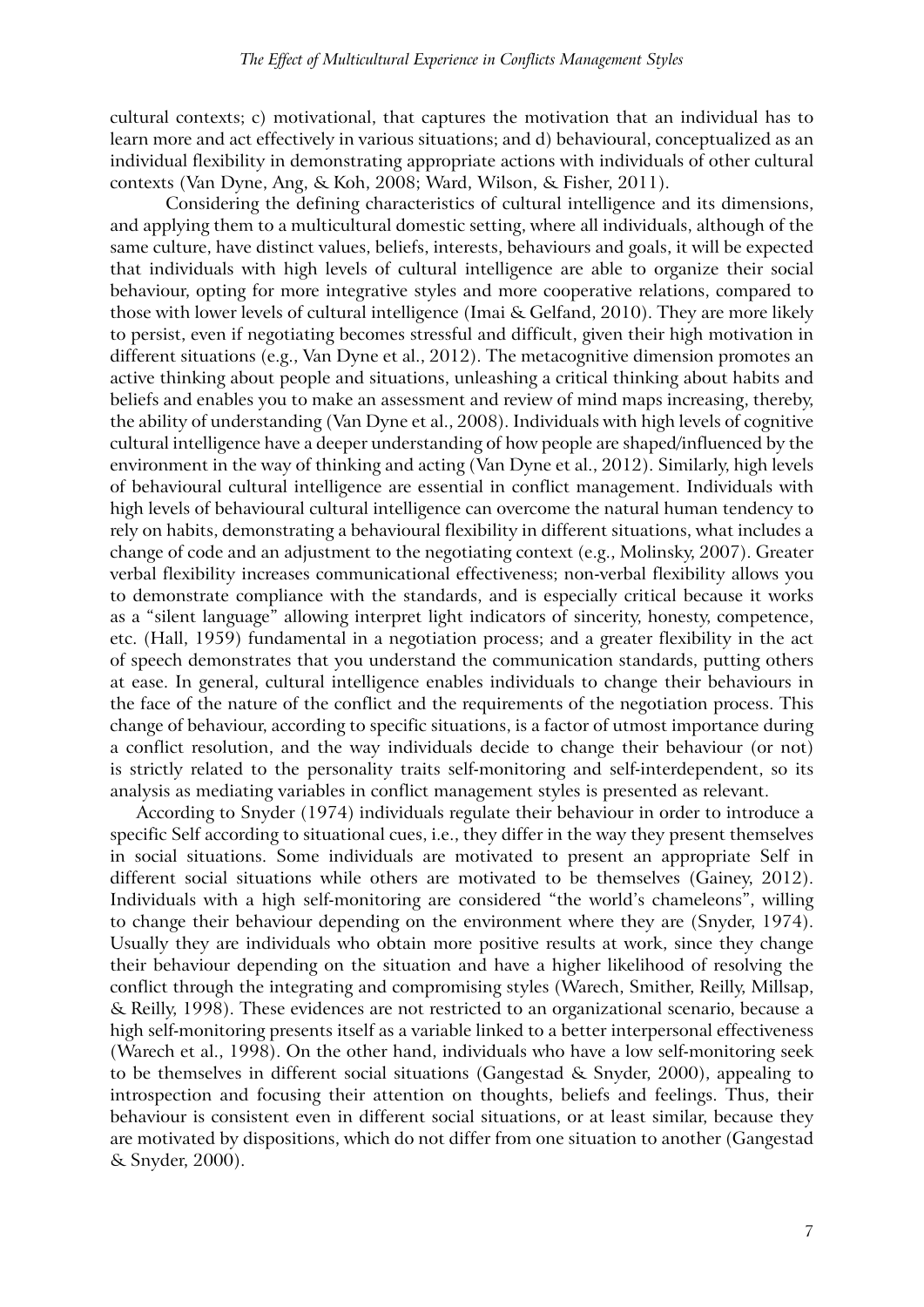The self-construal is defined as the conception that the individual has of himself or selfimage and is composed by the self-dependent and self-interdependent (Markus & Kitayama, 1991). It is based on the way the culture at the level of communication with members of other cultures, cultural norms, values and the perception that the individual has of self, influences his behaviour (Oetzel & Bolton-Oetzel, 1997). Regarding self-interdependent, this measures the tendency to think of ourselves concerning our relationships with others. The basic principle of this concept lies in the premise that an individual is connected to another, in a way his self is defined, at least in part, in terms which refer to the membership of a particular group, to the existing relationships within that group, as well as to the social roles to play (Cross et al., 2000). To maintain and increase this interdependent vision of the Self, individuals tend to think and behave in ways that emphasize its connection with others and that strengthen existing relationships (Cross et al., 2000). In order words, the perception of our Self depends on the relationship we have with the others. This relationship with the interactions with others (Oetzel, 2001; Oetzel et al., 2001), makes individuals with an interdependent-self believe that their relation with the others are more important than focusing on the individual Self. Individuals seek to create harmonious relations through the adaptation and the help to the other, according to social rules and cooperative behaviours (Oetzel & Bolton-Oetzel, 1997). In this context Cross et al. (2000) reported that individuals who have a high self-interdependent characterize their important relationships as closer than individuals who have a low self-interdependent and, are more likely to take into consideration the needs and wishes of others in decision making.

Research linking these concepts simultaneously with the conflict management styles, are scarce, at least as far as we know. Stands out the study of Kaushal and Kwantes (2006), which sought to explore the influence of self-monitoring in conflict resolution styles. These authors found no relationship between the variables suggesting the application of a measure greater than the scale of 16 items of Warech et al. (1998). For its part, the study of Mehra and Schenkel (2008) showed that individuals who have a high self-monitoring tend to experience a greater degree of conflict. Oetzel et al. (2001), n his study on conflict management styles and self-construal, showed that the interdependent self is related to the style obliging and integrating. Other studies, such as Ting-Toomey et al. (2000) found that self-interdependent was also related to the style obliging.

According to the study of Gupta, Singh, Jandhyala and Bhatt (2013), self-monitoring is a significant predictor of cultural intelligence and its dimensions. The styles of conflict management adopted, are characteristic of the personality, therefore the personality trait self-monitoring, and cultural intelligence attribute, can predict the conflict management style. That is, it is expected that individuals with a high level of self-monitoring that adapt to the situation of conflict and act according to the needs of others preferably adopt integrating and comprising styles to the resolution of the conflict. On the other hand, those with lower levels of self-monitoring, denoting a stable behaviour and carefree face to the needs of the other, will tend to adopt the styles of dominating and avoiding (Kaushal & Kwantes, 2006).

#### **4. THE ROLE OF THE INTERCULTURAL CONTACT**

Live and work in a society where cultural diversity is a reality, requires an awareness that there are different systems of values, rules, behaviours, inherent in different cultures, and that becomes indispensable to understand them better in order to be able to communicate and interact effectively (Rocha, 1991). Thus, during a social interaction, it is necessary that the individual is able to suspend the judgement of a situation until the various clues of the context can be interpreted (Triandis, 2006). In this way, situations of tension or conflict can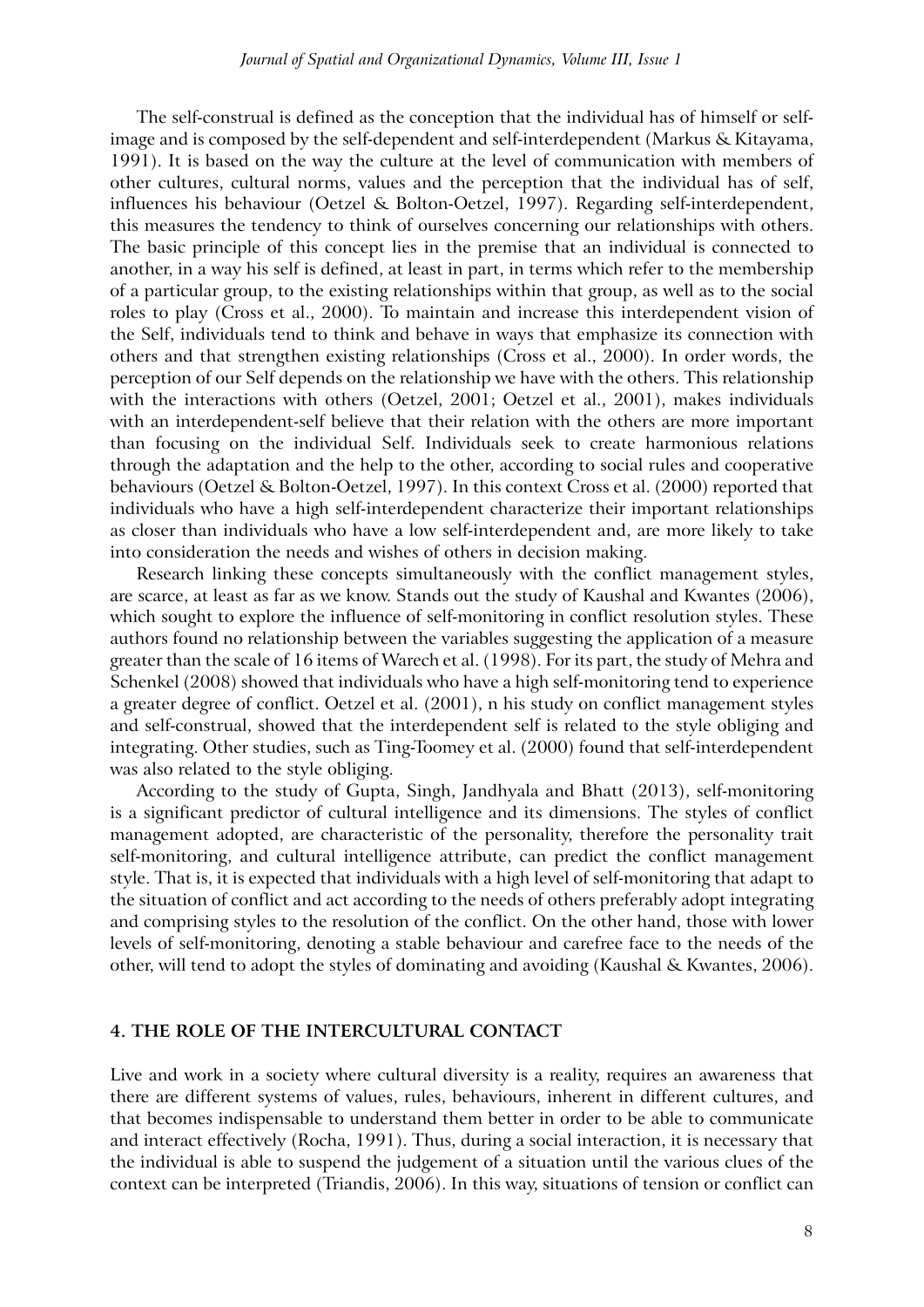be alleviated if an individual is familiar with the cultural values and behaviour of the other (Holt, 2000). Crowne (2008) points out that the knowledge of cultural norms and values can increase if the individual develop an understanding of another culture through the experiences in this culture or by the degree of contact with individuals from other cultures. In this sense, the multidimensional exposure to various cultures allows an individual to become familiar with the products, norms, and values and make assumptions about another culture, what increases his levels of cultural intelligence. In general, the intercultural contact has been associated with increased cultural skills. If the intercultural contact allows individuals a greater confidence in their interactions, as well as greater openness to individual differences, then, you can also extrapolate this variable for contexts characterized by domestic multiculturalism. This is because, it allows the individual to communicate more effectively with people from different social and educational levels, different genders and ages, with different beliefs, goals and interests, i.e. allows him to handle multiple "cultures". Some investigations have pointed to a positive relationship between intercultural contact and cultural intelligence (Ang et al., 2006; Crowne, 2008; Gelfand et al., 2008). In addition, the intercultural contact is closely related to the concept of cultural intelligence (Earley & Ang, 2003) and theoretically, it is a notable precursor of it (Gelfand et al., 2008). Therefore, it will be able to function as a predictor of cultural intelligence and its dimensions. The exposure to multiculturalism, being the way in which an individual learns and adapts to others, seems to be fundamental for the development of cultural intelligence, and, consequently, for the use of integrative conflict management styles, reason why the analysis of its correlation with both variables is of utmost importance.

To sum up, this study seeks to test a model which, on the one hand explores the effect of the quality and quantity of intercultural contact on cultural intelligence, and on the other the influence of cultural intelligence, self-monitoring and self-interdependent on the conflict resolution styles (Figure 1).



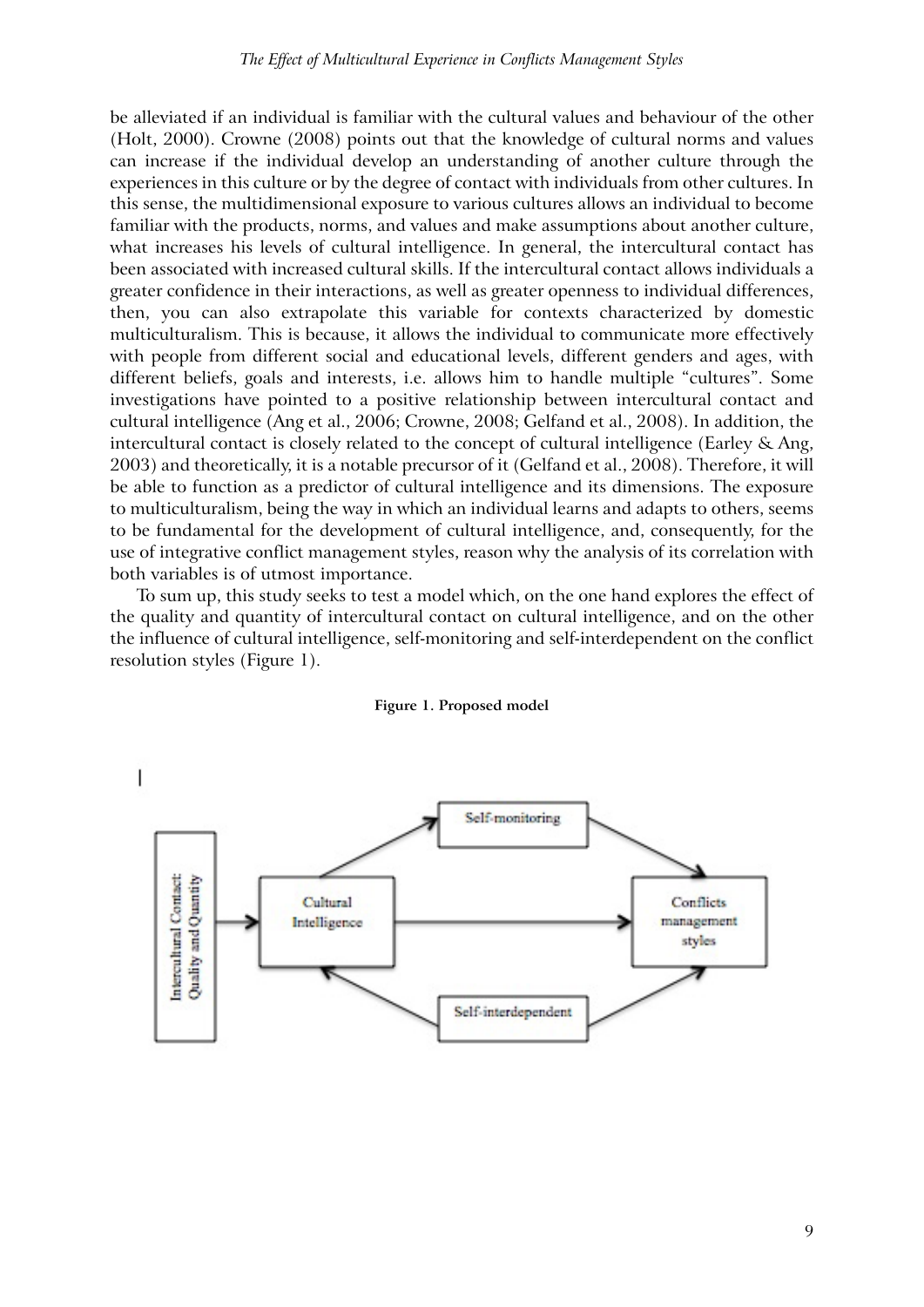## **5. METHOD**

## **5.1 Sample**

This study used a convenience sample of 399 individuals (62.9% female and 30.8% male) from several regions of Portugal (22.3 %% Alentejo and Algarve, 23.5% Beiras, Estremadura, Ribatejo and 8.2% foreigners - Portuguese speakers) and aged between 18 and 59 years ( $M =$ 26.40; SD = 8.90). Regarding to qualifications, participants are mostly graduates (46.9%).

As regards the degree of contact, 36.6% often interact with other cultures, 17% refer that is very often and 10.3% refer that interact all day with other cultures. Being that, these participants that interact since frequent to all day with other nationalities, 15.3% refer that the type of contact is with "Friends and Family", 32.9% interact with "Friends, Family, Classmates and Neighbours" and 36.9% interact with "Friends, Family, Classmates, Neighbours Customers, Work Colleagues and Work Superiors".

#### **5.2 Procedures**

#### *5.2.1 Data collecting:*

The data were collected through an online questionnaire, elaborate on the Google Drive platform. The questionnaires contained a cover page with informed consent, ensuring the confidentiality and anonymity of the data, and information to fill it in. The questionnaire remained available for a period of 4 months.

#### *5.2.2 Data analysis:*

The data were processed using the SPSS and AMOS programs (V. 20) and the significance level was assumed at 0.05. To examine the values of variables and descriptive analysis of hierarchical regressions we used SPSS program. The confirmatory factor analysis was performed by AMOS program aiming to evaluate the fit of the model and verify if this was consistent with the data.

#### **5.3 Measures**

## *5.3.1. Cultural Intelligence:*

The Cultural Intelligence Scale (CQS), adapted to the Portuguese population by Sousa, Gonçalves, Reis and Santos (2015), was originally developed in English by Van Dyne and colleagues (2008). This 20-item tool, rated according to a Likert-type scale from 1 (Strongly Disagree) to 7 (Strongly Agree), is a multidimensional measure that includes four dimensions of "intelligence": metacognitive (4 items, e.g., item 1: "I am conscious of the cultural knowledge I use when interacting with people with different cultural backgrounds"), cognitive (6 items, e.g., item 7: "I know the cultural values and religious beliefs of other cultures"), motivational (5 items, e.g., item 11: "I enjoy interacting with people from different cultures") and behavioural (5 items, e.g., item 18: "I vary the rate of my speaking when a cross-cultural situation requires it"). The Cronbach's alpha for the Portuguese adaptation of the scale was 0.93; the alpha of the scale dimensions ranged from 0.86 to 0.89.

## *5.3.2. Conflict Management Style:*

The participants answered the instrument developed by Simões (2008) based on the assumptions of the Rahim`s contingencial model (1983), demonstrating a Cronbach`s alpha of 0.80. This instrument consists of 30 items rated according to a Likert-type scale from 1 (rarely) to 7 (usually) contemplating the five conflict management styles: dominating (e.g., item 7: "I'd rather win than agree to compromise"), avoiding (e.g., item 2: "I'd rather avoid the person until the problem is solved by itself"), compromising (e.g., item 30: "If both give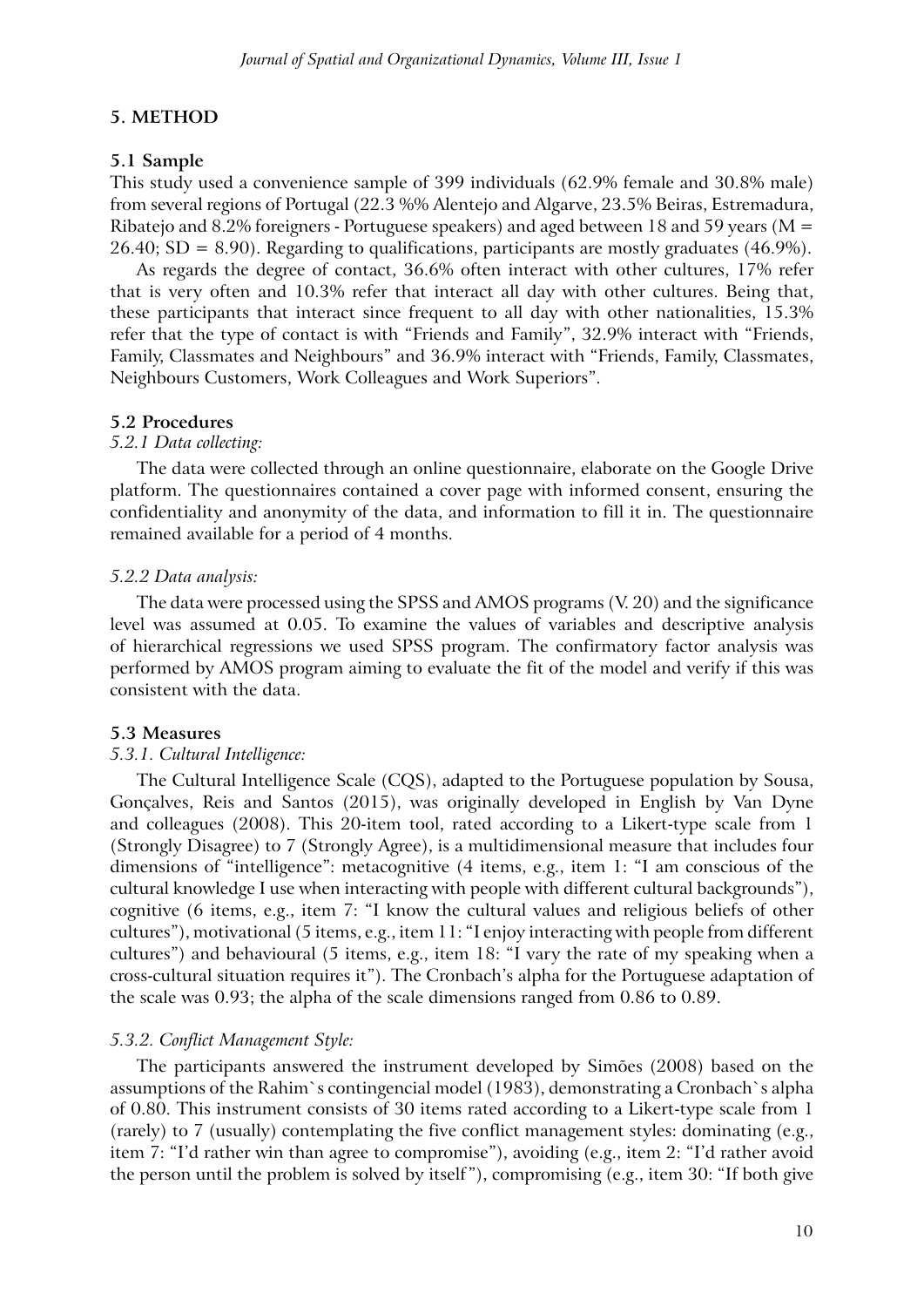in a little, we will have a solution easily"), obliging (e.g., item 25: "I agree immediately before there is discussion") and integrating (e.g., item 12:" I try to act like a mediator and not an adversary"). The five scale dimensions showed acceptable levels of internal consistency, varying the alpha between 0.66 and 0.73.

#### *5.3.3. Self-Monitoring*

We used the Self-Monitoring Scale (SMS) developed by Snyder and Gangestad (1986) and translated and tested for the Portuguese population for this study. The face validity was supported by translation and retranslation of four bilingual translators and subsequently adjusted for the final version. Participants rated the extent to which they regarded the statements as true or not, with respect to their behaviour. We used a Likert scale of 1 (not true) to 7 (totally true). In terms of reliability, the scale showed an internal consistency of 0.55.

#### *5.3.4. Self-Interdependent*

The degree to which the individual includes his intimate relationships in his selfconcept was measured through the version for the Portuguese population developed by Gonçalves, Gomes, Hipólito, Santos and Orgambídez-Ramos (2015) and demonstrate an internal consistency of 0.84. This value is similar to the original instrument *The Relational-Interdependent Self-Construal Scale* (*RISC)* developed by Cross et al. (2000), which show an alpha ranging between 0.85 and 0.90. The instrument consists of 11 items; two of which are inverted items (items 8 and 9). The participants were asked to assess to what extent they agreed or disagreed with statements associated with their intimate relationships, using a Likert scale, with a variation of 1 (strongly disagree) to 7 (completely agree). The definition of "intimate person" was provided as a guideline in the questionnaire. Based on the definition of Gonçalves et al. (2014), "intimate person" is defined as the person who is part of the emotional relationships of the individual, with whom he has a strong connection. In other words, the person with whom he has a strong relationship, not necessarily sweet. It includes loving, close friends, family, etc.

#### *5.3.5. Contact level*

We measured both the quantity and the quality of contact. Participants were asked to indicate the kind of cultural experiences they had (e.g., vacation in another country, studying in another country, among others), the frequency of contact with other nationalities and, if it was the case, who they interact with. In terms of quantity of contact we asked "how often do you contact with other nationalities?", considering the growing scale: 1 – Nothing frequent a 5 – All day. As to the quality of the contact, a scale was constructed taking into account the type of cultural relationship of individuals, i.e., participants should indicate the kind of relation they maintained with people of other nationalities, considering the following options: 1 - Friends; 2 - Classmates; 3 - Family; 4 - Neighbours; 5 – C-workers; 6 – Work Superiors; 7 – Customers; 8 – Not Applicable. On the basis of this question the quality of contact was operationalized in a growing range of degree of contact:

- *1. Classmates and Neighbours* (individuals who have contact with other nationalities but without high level of affective relationship);
- *2.Work* (individuals who maintain contact with people of other nationalities just at the professional level, including co-workers, managers and customers);
- *3.Personal* (individuals who maintain contact with people of other nationalities only on a personal level and with a high degree of affective relationship)*;*
- *4. Classmates, Neighbours and Work;*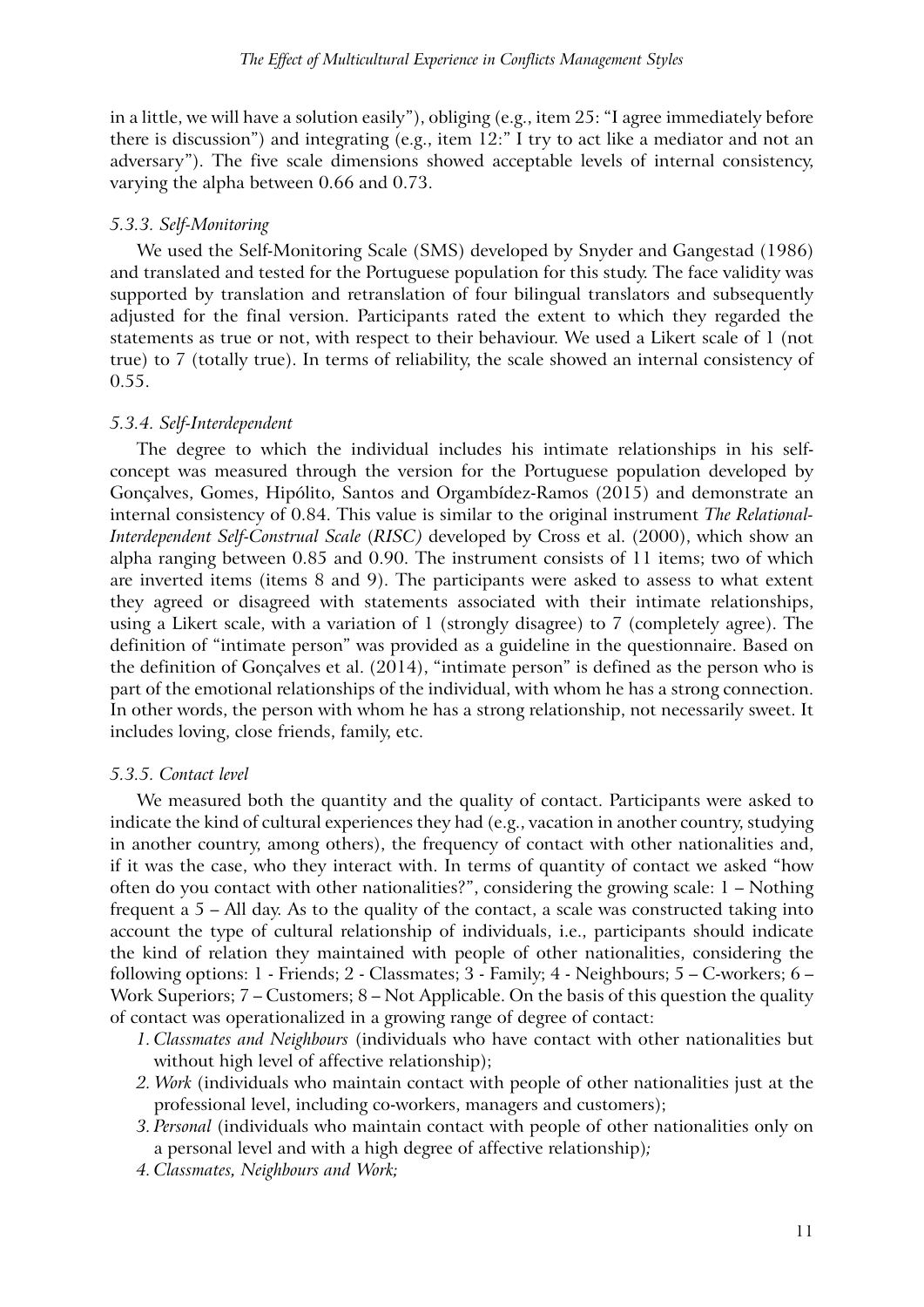- *5. Friends, Family, Classmates and Neighbours*;
- *6. Contact with all;*
- *7. No contact* (individuals who do not have any kind of contact with people of other nationalities).

In addition to the scales, items on the biographical variables (age, gender, employment status and educational level) were included, in order to characterize the sample.

## **6. RESULTS ANALYSIS**

Table 1 shows the descriptive values (means and standard deviations) for each dispositional variable of the model.

## **Table 1. Descriptive analysis of the variables cultural intelligence, self-monitoring and selfinterdependent**

|                                             |                          | M    | <b>SD</b> |  |  |
|---------------------------------------------|--------------------------|------|-----------|--|--|
|                                             | Metacognitive            | 5.20 | 1.03      |  |  |
|                                             | Cognitive                | 3.97 | 1.03      |  |  |
| <b>Cultural Intelligence</b>                | <b>Behavioural</b>       | 5.12 | 1.11      |  |  |
|                                             | Motivational             | 4.92 | 1.10      |  |  |
|                                             | $M = 4.74$ ; $SD = 0.83$ |      |           |  |  |
| Self-monitoring                             |                          | 3.92 | 0.61      |  |  |
| Self-interdependent                         |                          | 5.28 | 0.75      |  |  |
| <b>Conflict Management</b><br><b>Styles</b> | Obliging                 | 3.13 | 0.94      |  |  |
|                                             | Avoiding                 | 3.21 | 1.09      |  |  |
|                                             | Compromising             | 4.07 | 0.81      |  |  |
|                                             | Integrating              | 4.83 | 0.97      |  |  |
|                                             | Dominating               | 3.74 | 1.01      |  |  |

As regards the cultural intelligence, the cognitive dimension features the lower mean (*M*  $= 3.97; SD = 1.06$ ) and the metacognitive dimension presents the highest mean (*M* = 5.20;  $SD = 1.02$ ). These results suggest that, despite the individuals do not consider who possess a specific knowledge about the standards, habits and conventions in new cultural contexts; they seek to be more aware when they interact with individuals from another culture. As for self-monitoring and self - interdependent variables, it was obtained  $M = 3.92$ ;  $SD =$ 0.60 and  $M = 5.28$ ;  $SD = 0.74$ , respectively. The self-interdependent mean suggests that individuals consider their Self as and, at least in part, belonging to a certain group. On the other hand, in terms of concern to behave appropriately, the sensitivity to the slopes of the environment and adapt the behaviour according to the environment, clears up that the selfmonitoring mean is the core values of the scale.

In relation to conflict management styles, it turns out that the style integrating presented the highest mean ( $M = 4.83$ ;  $SD = 0.96$ ) and the style obliging the lowest mean ( $M = 3.13$ ;  $SD = 0.94$ .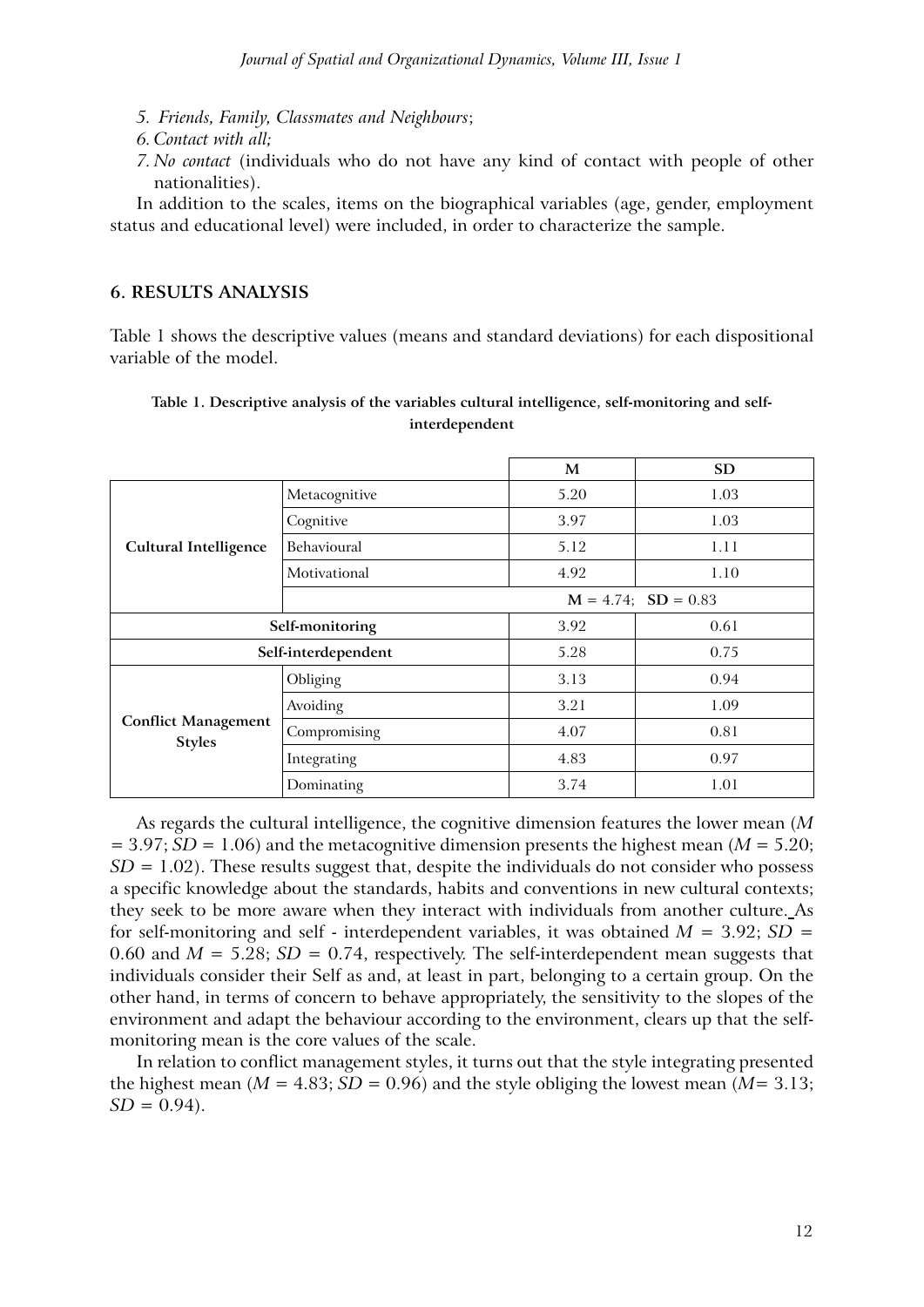## **6.1. Hierarchical regression analysis**

For the verification of the model, hierarchical regression analyses were carried out to explore what effects the quantity of contact, quality of contact and self-interdependent show on the cultural intelligence, and what was the effect of the three dispositional measures – cultural intelligence, self-monitoring and self-interdependent – on the conflict management styles.

At first, the quantity and quality of contact were introduced in block, using the *enter* method to verify the explanatory power of cultural intelligence. These predictors only explain 0.8% of the variance of the dependent variable ( $R^2 = 0.086$ ), showing a statistically significant contribution  $[F (2.398) = 18.721, p = 0.00]$ . The explanatory weight of the quantity of contact is rather higher than the quality of the contact ( $\beta = 0.213$ ,  $p = 0.00$  and  $\beta = 0.034$ ,  $p = 0.49$ , respectively) (Table 2). Analysing the correlation between the quantity and quality of contact, we found that this also presents itself as weak ( $r = 0.266$ ,  $p = 0.00$ ).

**Table 2. Synthesis of the hierarchical regression for predict cultural intelligence**

|            | <b>Cultural Intelligence</b> |       |           |  |  |
|------------|------------------------------|-------|-----------|--|--|
|            | $R^2$                        |       |           |  |  |
| <b>OLC</b> | 0.213                        | 5.676 |           |  |  |
|            | 0.034                        | .692  | $0.086**$ |  |  |

Note: QLC - Quality of Contact; QC - Quantity of Contact;  $R^2$  = determination coefficient; \*\*p< 0.001

For its part, when the variable self-interdependent was introduced, using the stepwise method, the power of determination of these variables greatly increases and the quantity and quality of contact and self-interdependent explain 15% of the variance of the cultural intelligence. It must be emphasized that only when the variable self-interdependent was introduced in the proposed model, its explanatory power increased significantly ( $\Delta R^2$  = 14%) (Table 3).

|             | <b>Cultural Intelligence</b> |       |           |  |
|-------------|------------------------------|-------|-----------|--|
|             |                              |       | $R^2$     |  |
| QLC.        | 0.051                        | 1.052 | $0.012**$ |  |
| $QLC+QC$    | 0.275                        | 5.713 | $0.086**$ |  |
| $OLC+OC+SI$ | 0.259                        | 5.583 | $0.153**$ |  |

**Table 3. Hierarchical regression for predict cultural intelligence – models**

Note: QLC – Quality of contact; QC – Quantity of contact; SI – self-interdependent;  $R^2$  = determination coefficient; \*\*p< 0.001

Secondly, we have examined the relationship between the cultural intelligence and conflict management styles mediated by self-interdependent and self-monitoring. It was observed that the self-interdependent only shows itself correlated with cultural intelligence  $(r = 0.261, p = 0.00)$ , being this correlation weak. In this way, we have removed this variable from the hierarchical regression analysis.

The two dispositional variables (cultural intelligence and self-monitoring) explain 13 % of the variance  $[F (3.398) = 19.212, p = 0.00]$ . In Figure 2 are the mediation values.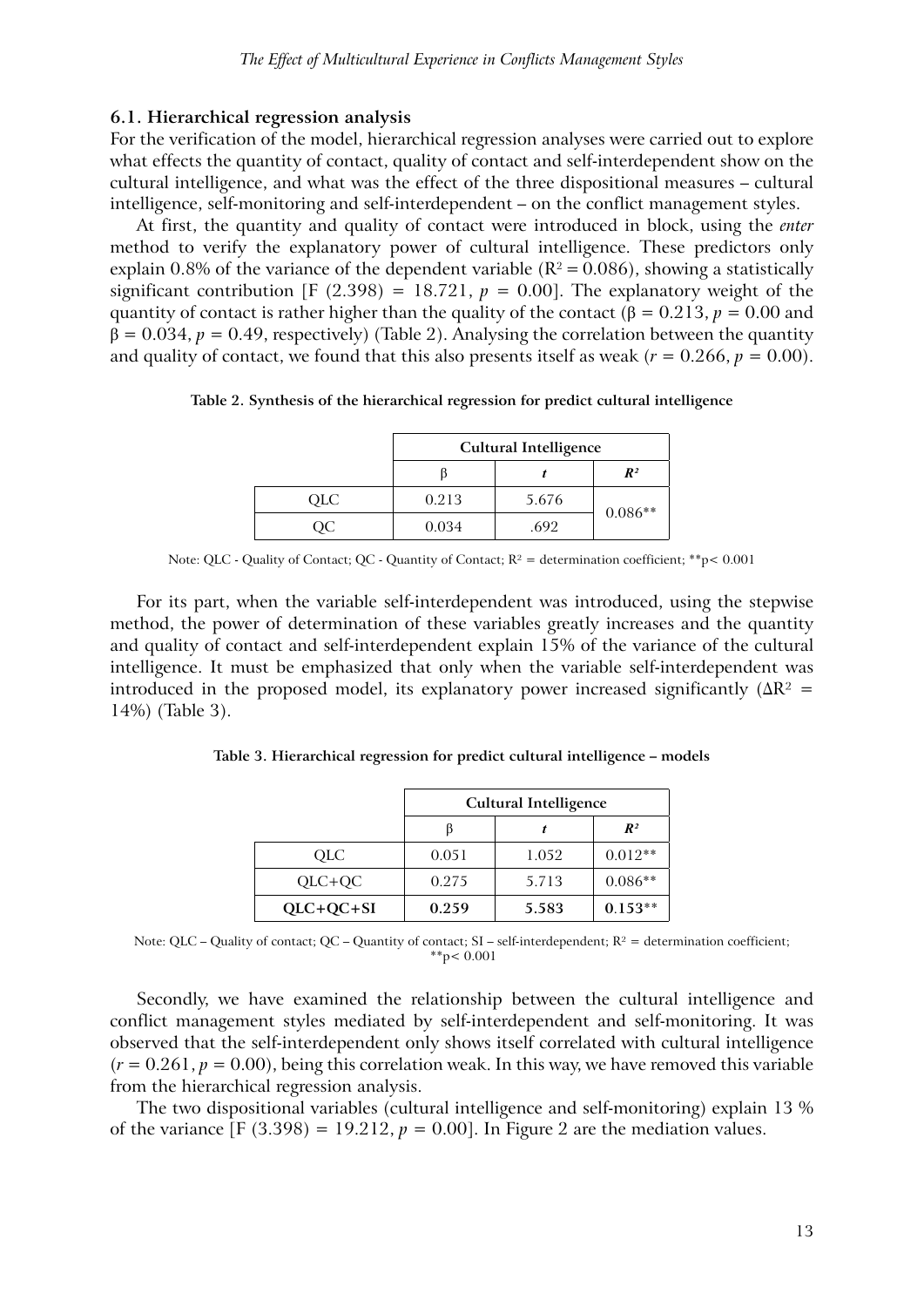



It is also denoted that the explanatory cultural intelligence weight in conflict management increases slightly when it is alone as independent variable (β = 0.182 *p* = 0.00).

To understand how these variables behave in the proposed model, we have chosen to verify, first, what is the contribution of cultural intelligence about the self-monitoring and subsequently, what is the contribution of self-interdependent on cultural intelligence. At the level of the self-monitoring, cultural intelligence explains only 0.2% of the variance with a contribution of [F (1.398) = 9.235,  $p = 0.003$ ]. The preliminary analysis of correlations between variables indicated that self-interdependent was only correlated with cultural intelligence. To accomplish a linear regression with these variables we observed that selfinterdependent only explain 0.7% of the cultural intelligence, with a contribution of [F  $(1.398) = 28.968, p = 0.00$  (Table 4).

|  |  |  | Table 4. Synthesis of hierarchical regression for predict cultural intelligence and self-monitoring |
|--|--|--|-----------------------------------------------------------------------------------------------------|
|  |  |  |                                                                                                     |

|                              | <b>Cultural Intelligence</b> |  |  |  |  |
|------------------------------|------------------------------|--|--|--|--|
|                              | $R^2$                        |  |  |  |  |
| Self-interdependent          | 0.262<br>5.377<br>$0.068**$  |  |  |  |  |
|                              | Self-monitoring              |  |  |  |  |
|                              | $R^2$                        |  |  |  |  |
| <b>Cultural Intelligence</b> | 0.151<br>3.039<br>$0.023**$  |  |  |  |  |

In terms of contributions to the styles of conflict management, we used the only variables correlated and predictive in this relationship: cultural intelligence and self-monitoring. The four dimensions of cultural intelligence are only correlated with the integrating style of conflict management. The metacognitive dimension is the only one that presents a considerable percentage of variance of this style  $11\%$  (R2 = 0.113), [F (1.398) = 50.546,  $p = 0.00$  and an explanatory power of  $\beta = 0.336$ ,  $p = 0.00$ . The remaining dimensions showed very low regressions on the five conflict management styles.

About the contribution of the self-monitoring at the level of the conflict management styles, this explains 11% of the variance  $[F (1.398) = 48.435, p = 0.00]$ . To explore which of the styles possessed a greater explanatory weight we found that the dominating and compromising strategies have a higher weight to the other (β = 0.280, p = 0.00 and β =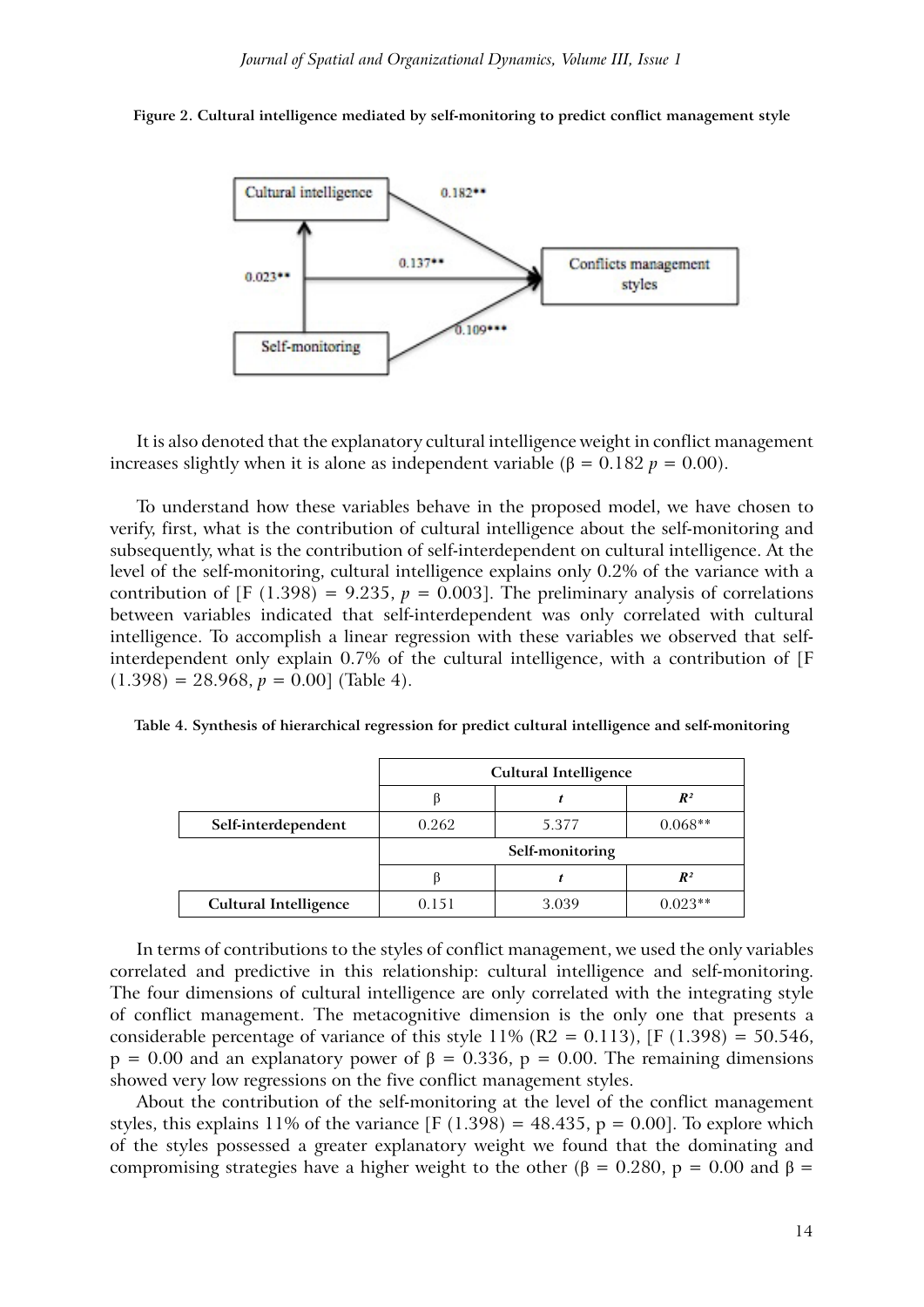0.264,  $p = 0.00$ , respectively). It should be noted that the integrating strategy has not reported as significant in this relationship (β = 0.041, p = 0.41) (Table 5).

|              | Self-monitoring |       |           |  |
|--------------|-----------------|-------|-----------|--|
|              | $R^2$<br>ß      |       |           |  |
| Dominating   | 0.280           | 5.816 | $0.079**$ |  |
| Avoiding     | 0.224           | 4.579 | $0.050**$ |  |
| Compromising | 0.264           | 5.458 | $0.070**$ |  |
| Obliging     | 0.196           | 3.991 | $0.039**$ |  |
| Integrating  | 0.041           | 0.822 | 0.002     |  |

|  | Table 5. Synthesis of hierarchical regression to predict conflict management styles |  |  |  |
|--|-------------------------------------------------------------------------------------|--|--|--|
|  |                                                                                     |  |  |  |

Power analysis of determination of the contact quantity and dispositional variables on conflict management strategies, shows that, just after the introduction of the variable selfmonitoring in the proposed model, its explanatory power increases significantly ( $\Delta R^2$  = 10%) (Table 6).

**Table 6. Synthesis of hierarchical regression to the prediction of Conflict Management Style variable**

|               | Conflict management styles |          |                |  |
|---------------|----------------------------|----------|----------------|--|
|               |                            |          | $\mathbb{R}^2$ |  |
| QC            | 0.042                      | $-0.829$ | 0.002          |  |
| $QC+CO$       | 0.186                      | 3.592    | $0.033**$      |  |
| $QC+CQ+SI$    | 0.011                      | 0.209    | $0.033**$      |  |
| $QC+CQ+SI+SM$ | 0.312                      | 6.521    | $0.128**$      |  |

*Note: QC – Quantity of the contact; CQ- Cultural Intelligence; SI – Self-interdependent; SM – Self-monitoring;*   $R^2$  = determination coefficient; \*\*p< 0.001

In terms of adjusting the model, the results showed a CMIN/DF of 9.152, not indicating a suitable adjustment of the sample model (Byrne, 2001). The remaining indicators used show a proper adjustment to the extent that the values CFI =  $0.864$  and GFI =  $0.985$  show values close to 1, and the values  $RMR = 0.032$  and  $SRMR = 0.064$  are close to 0. The RMSEA value is 0.143 and does not constitute a good adjustment indicator (Brown, 2006).

## **7. DISCUSSION**

This article aimed to test a model where high levels of cultural intelligence mediated by a high self-dependent and self-monitoring, positively affect and predict the trend that an individual has to use effective conflict management styles according to the individual characteristics of those involved in the conflict.

In relation to the dispositional measures used to predict conflict management styles, we observed that cultural intelligence presents itself as a reasonable predictor of conflict management styles. When associated with the self-monitoring, its explanatory power decreases slightly. However, it must be emphasizes that the single dimension of cultural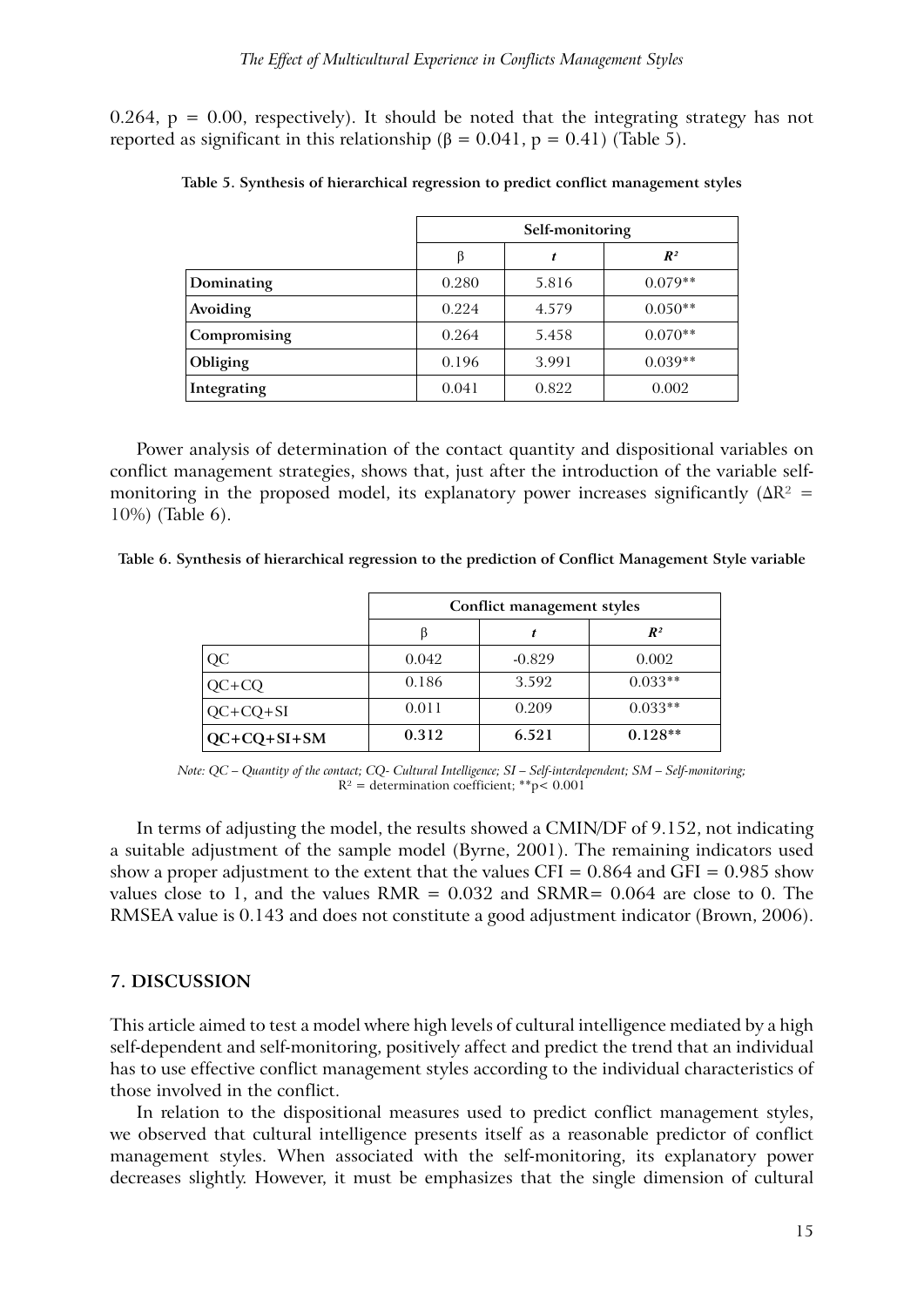intelligence that shows a decisive power in management conflict styles is the metacognitive dimension. This dimension reasonably predicts the integrating style. These results point to the importance, in interpersonal relationships, of the existence of cooperative reasons in individuals who exhibit high levels of intelligence, once the outcome in conflict situation will be more satisfying for both parties (Imai & Gelfand, 2010). Therefore, if individuals have a greater awareness of the other´s individual differences during social interactions and behave in ways that emphasize their connection with the others, so, in situations of conflict, they will opt for strategies that benefit not only themselves but also the others and, perhaps more important, strengthening and simultaneously maintaining their relationship with the others. Self-monitoring has proved to be a predictor of styles of conflict management, with emphasis on a higher power in the dimension dominating. Our study is consistent with the study of Mehra and Schenkel (2008) and suggests that it may also exist some disadvantages to being a social "chameleon": individuals with a high self-monitoring use a more aggressive management conflict style than those with a low self-monitoring. Other studies that explored this relationship showed that these "chameleons" are better to deal with interpersonal issues and probably to use integrating and compromising strategies (Wareck et al., 1998) but, on the other hand, we found studies that did not find any relationship with the five conflict management styles (Kaushal & Kwantes, 2006). So, if it is considered that an individual with a high self-monitoring shows a special ability to focus on the others emotions, it would be expected that integrating strategies would stand out.

It was still our objective to understand how the quantity and quality of intercultural contact affects cultural intelligence. Cultural intelligence is a dispositional measure that is not innate or immutable to the individual, on the contrary, it can be developed and improved according to the multicultural experience that the individual possesses, being this the basic factor that allows its development. In this sense, we have sought to understand whether the quantity and quality of intercultural contact predicts cultural intelligence. The results show that the explanatory power of these variables is very low and that only the quantity of contact shows a relevant weight to high levels of cultural intelligence. However, when we add the self-interdependent personality trait to this equation, we have seen that this variable shows a superior explanatory power of the cultural intelligence, compared to the contact variables. These results are relevant since they suggest that are not only the environmental aspects and contact with the multiculturalism that influence the cultural intelligence but also individual aspects. Being the self-interdependent a concept that is related to the national identity in terms of the emphasis that an individual puts in intra-group allegiance (Fernándes, Páes, & Gonzáles, 2005). We can concluded that it is not enough for an individual to contact daily with other cultures and have an affective or close relationship with others from a different cultural background if he doesn´t consider this relationship important to the definition of his Self. It is important to consider that, although we have not found any relationship, it doesn't mean that the quality of contact is not important. Wood and Peters (2014) state that, through short-term visits to another country, the interactions with representatives of the country visited, promote the development of individual knowledge, by means of comparisons between the country of origin and the country visited. It also allows check prior assumptions through reflexivity. Besides, these visits allow you to develop the motivation and involvement needed in future cultural interactions. Thus, the quality of contact is a variable that should continue to be explored.

In the same line of reasoning, the importance that the self-interdependent shows in the relationship with cultural intelligence was relevant, since this measure of personality has more weight in the formation of cultural intelligence than the quantity and quality of contact. That is, it's not the frequent contact or an affective relationship with someone of another culture that will develop significantly cultural intelligence levels, it is necessary for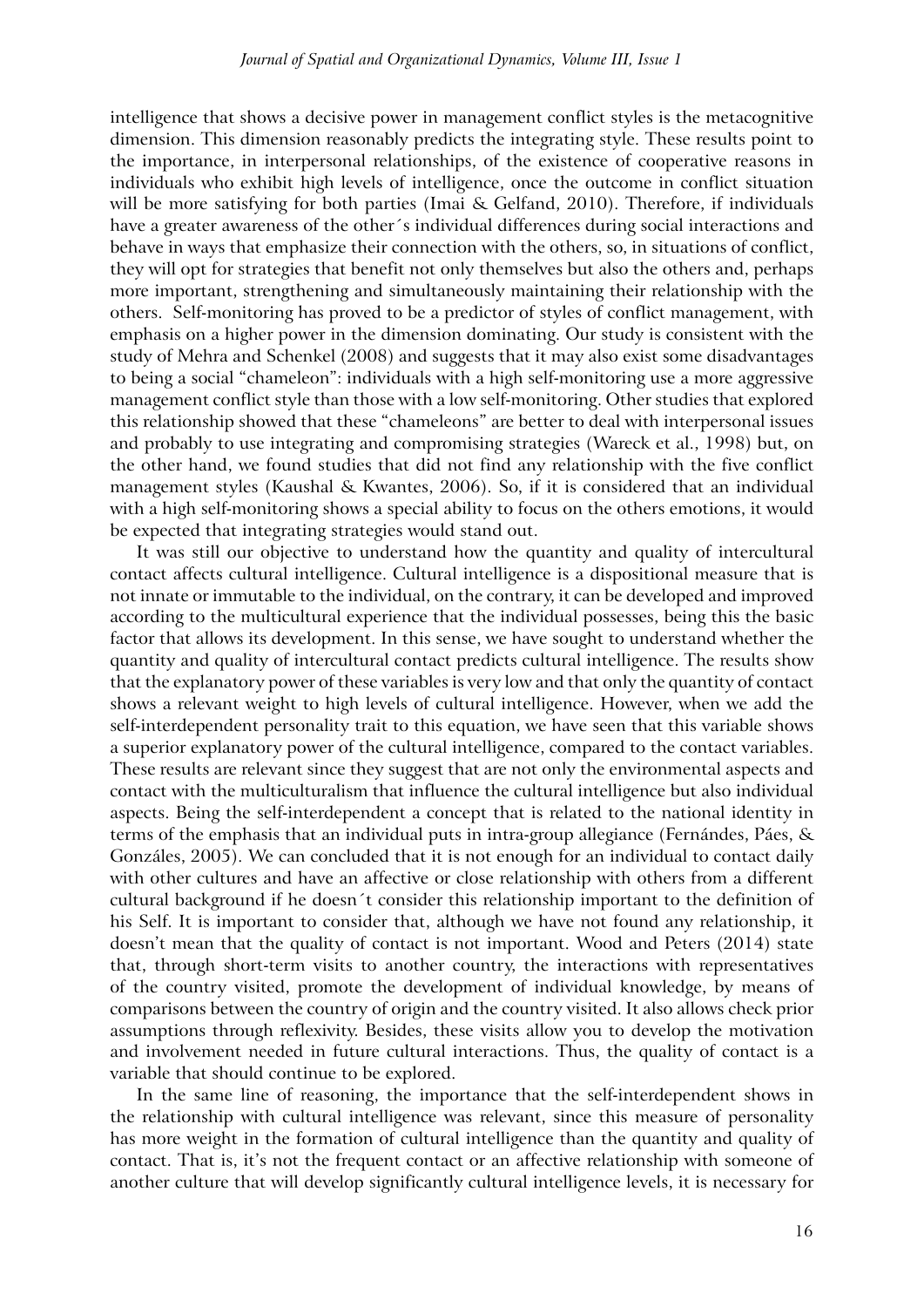the individual to consider this relationship as important and meaningful for the formation of his identity.

### **8. CONCLUSION**

In conclusion, this study contributes to the literature of individual differences and conflict management, demonstrating that some individual differences that predict the styles of conflict management can lead to a certain ambiguity in understanding the behaviour that an individual may adopt in situations of conflict. Self-monitoring introduced itself as a dispositional controversial measure in relation to conflict management styles. On the one hand, it presents itself as an important predictor of conflict management, on the other hand has a greater weight in the choice of the dominating style in conflict situation. If an individual presents a greater ability to perceive its environment and draw clues that give him the ability to act according to it, one would expect that, in situations of domestic or cultural diversity, these individuals would show evidence of being more sensitive and skilled in managing these aspects. Future studies could contribute to this analysis, through aspects considered relevant to conflict management, such as, for example, the mimicry. The mimicry is an important factor in conflict resolution (e.g., Maddux, Mullen, & Galinsky, 2008; Swaab, Maddux, & Sinaceur, 2011) and varies according to levels of self-monitoring (Cheng & Chartrand, 2003). Also the multicultural personality (Van der Zee & Van Oudenhoven, 2000, 2001) may be a variable to consider in future investigations as to provide individuals a greater empathy, flexibility, openness, emotional stability and social initiative, being an important personality trait for the understanding of conflict management styles adopted. We suggest that a forthcoming analysis use the scale of intercultural conflict styles (Hammer, 2005) as this allows the comparison with groups of different cultures.

In general, the proposed model shows relevant aspects in relation to the importance that these measures of personality present in conflict management styles. Understanding the predictors of conflict management style and, in particular, to what extent the cultural intelligence promotes a most effective conflict management style, can contribute to outline fundamental skills training programmes in negotiation and decision-making processes, targeting not only the organizational success but also the personal success.

### ACKNOWLEDGEMENTS

This paper is financed by National Funds provided by FCT- Foundation for Science and Technology through project UID/SOC/04020/2013.

## REFERENCES

- Adler, N. (2008). *International Dimensions of Organizational Behaviour* (5<sup>th</sup> ed.). Mason, OH: Thomson South-Western.
- Almeida, A. (2012). *Alguns conceitos sobre cultura*. Retrieved from https://books.google.pt/ books?id=fb-Nec1KFsYC
- Ang, S., Van Dyne, L., & Koh, C. (2006). Personality Correlates of the Four-Fator Model of Cultural Intelligence. *Group and Organization Management*, *31*, 100-123. doi: 10.1177/1059601105275267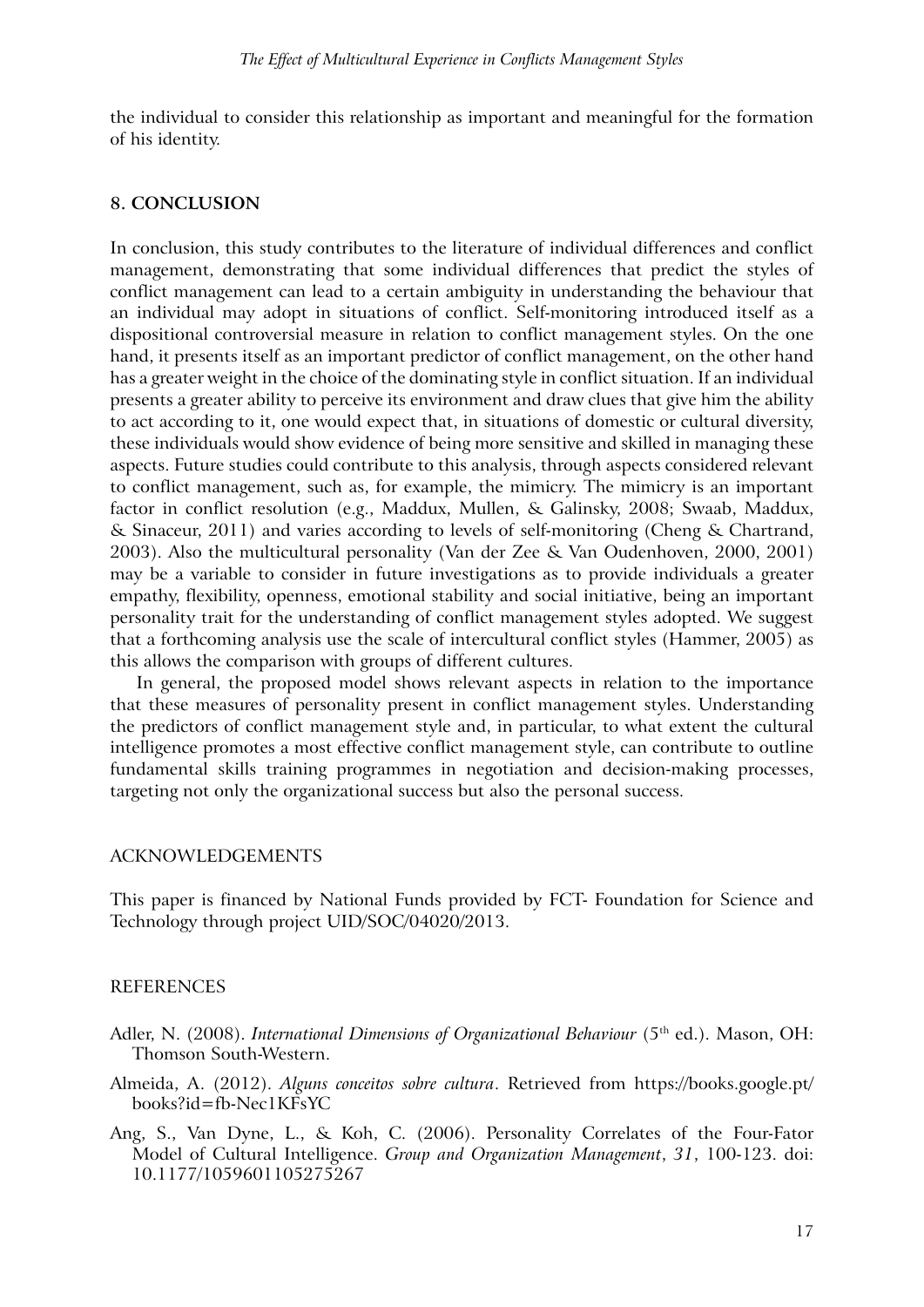- Ang, S., Van Dyne, L., & Koh, C. (2007). Cultural intelligence: Its measurement and effects on cultural judgment and decision making, cultural adaptation, and task performance. *Management and Organization Review, 3*, 335-371. doi:10.1111/j.1740-8784.2007.00082.x
- Ang, S., Van Dyne, L., Koh, C., Ng, K., Templer, K., Tay, C., & Chandrasekar, N. (2007). Cultural intelligence: its measurement and effects on cultural judgment and decision making, cultural adaptation and task performance. *Management and Organization Review, 3*(3), 335-371. doi: 10.1111/j.1740-8784.2007.00082.x
- Blake, R., & Mouton, J. (1964). *The managerial grid*. Houston: Gulf Publishing Co.
- Brown, T. (2006). *Confirmatory Factor Analysis for Applied Research*. Retrieved from www. google.pt/books
- Cai, D, & Drake, L. (1998). The business of business negotiation: Intercultural perspectives. *Communication Yearbook, 21*, 153-189.
- Cheng, C., & Chartrand, T. (2003). Self-monitoring without awareness: using mimicry as a nonconscious affiliation strategy. *Journal of Personality and Social Psychology, 85*, 1170– 1179.
- Cross, S., Bacon, P., & Morris, M. (2000). The relational-interdependece self-construal and relationships. *Journal of Personality and Social Psychology, 78*(4), 791-808. doi: 10.1O37//0O22-3514.78.4791
- Crowne, K. (2008). What leads to cultural intelligence? *Business Horizons, 51*, 391-399. doi: 10.1016/j.bushor.2008.03.010
- Cunha, M., Rego, A., Cunha, R., & Cabral-Cardoso, C. (2005). *Manual de Comportamento Organizacional e Gestão*. Lisboa: RH Editora.
- Day, V., & Schleicher, J. (2006). Self-monitoring at work: A motive based perspective. *Journal of Personality, 74*(3), 685-713. doi: 10.1111/j.1467-6494.2006.00389.x
- De Dreu, C. (1997). Productive conflict: The importance of conflict management and conflict issue. In C. De Dreu & E. Van de Vliert (Eds.), *Using conflict in organizations* (pp. 9 – 22). London: Sage.
- Earley, P., & Ang, S. (2003). *Cultural Intelligence: Individual Interactions across Cultures*. Palo Alto, CA: Stanford University Press.
- Fernándes, I., Páez, D., & Gonzállez, J. (2005). Independent and interdependent selfconstruals and social cultural factos in 29 nations. *Revue International de Social Psychologie*, *18*(1), 35-64. doi: 109.231-G56/98; 109.231-136-45-2001
- Foxman, E., & Easterling, D. (1999). The representation of diversity in marketing principles texts: An exploratory analysis. *Journal of Education for Business, 74*(4), 285-288.
- Gainey, R. (2012). Self-Monitoring and Partner Knowledge Structures. (Master Dissertation). University of North Florida, USA.
- Gangestad, W., & Snyder, M. (2000). Self-monitoring: Appraisal and reappraisal. *Psychological Bulettin, 126*(4), 530-555.doi:10.1037//0033-2909.126.4.530
- Gelfand, M., Imai, L., & Fehr, R. (2008). Thinking intelligently about cultural intelligence: The road ahead. In S. Ang & L. Van Dyne (Eds.), *Handbook of Cultural Intelligence: Theory, Measurement, and Application* (pp. 375-387). Armonk, NY: M.E. Sharpe.
- Gonçalves, G., Gomes, A., Hipólito, C., Santos, J., & Orgambídez-Ramos, A. (2015). Adaptação da escala RISC: The relational-interdependent self-construal para a população Portuguesa (in proceeding).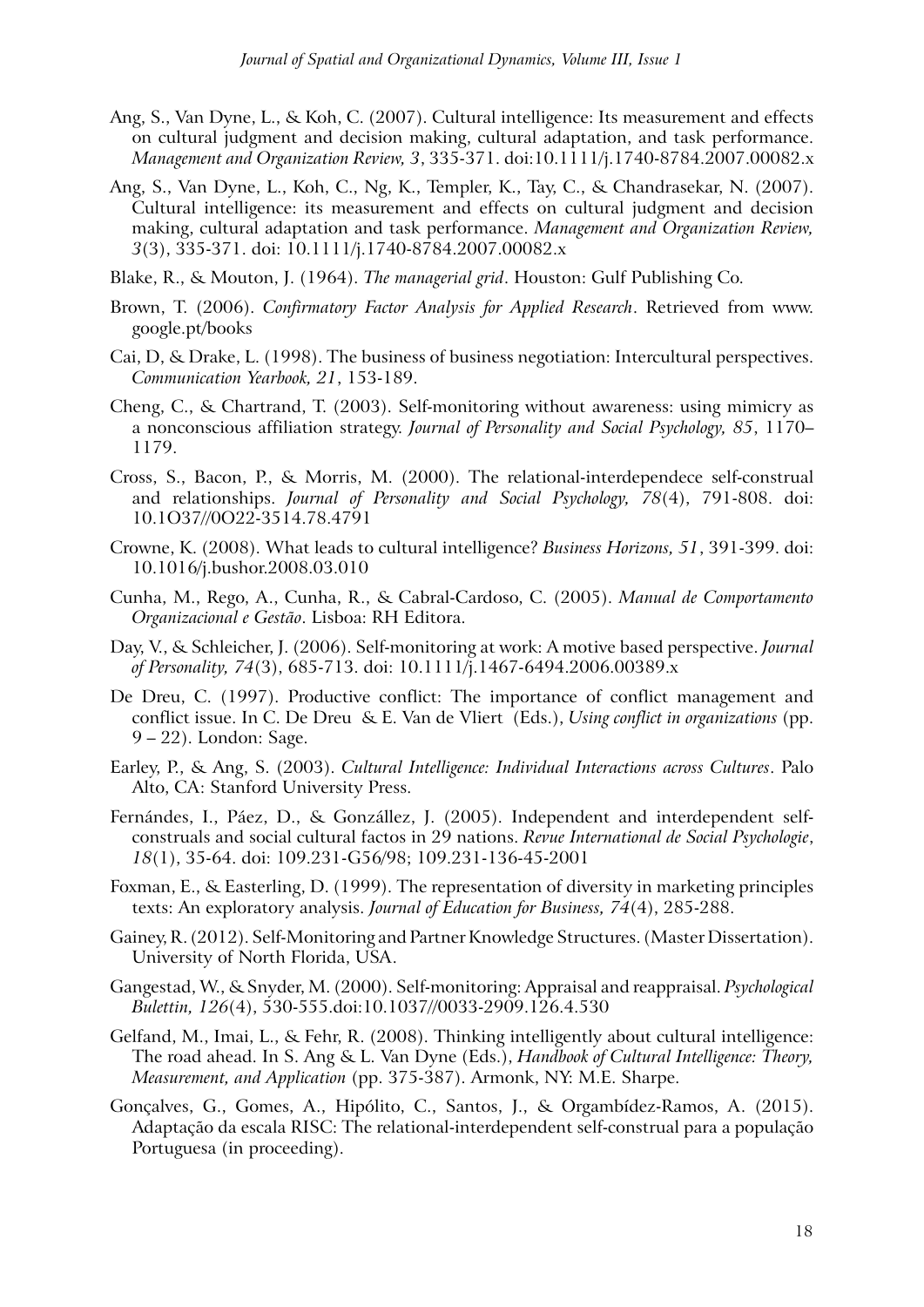- Gupta, B., Singh, D., Jandhyala, K., & Bhatt, S. (2013). Self-monitoring, cultural training and prior international work experience as predictors of cultural intelligence. A study of Indian expatriates. *Organizations and Markets in Emerging Economies, Vol. 4, 1*(7), 56-71.
- Hall, E. (1959). *The Silent Language.* New York, NY: Anchor Books.
- Hammer, R. (2005). The intercultural conflict style inventory: A conceptual framework and measure of intercultural conflict resolution approaches. *International Journal of Intercultural Relations, 29*, 675–695.doi: 10.1016/j.ijintrel.2005.08.010
- Holt, J. (2000). *Impact of gender, organizational role, and multicultural status on conflict resolution style preference*. (Doctoral thesis). University of Minnesota, USA.
- Imai, L., & Gelfand, J. (2010). The culturally inteligente negotiatior: The impact of cultural intelligence (CQ) on negotiation sequences and outcomes. *Organizational Behavior and Human Decision Processes*, *112*, 83-98. doi: 10.1016/j.obhdp.2010.02.001
- Janssens, M., & Brett, J. (2006). Cultural intelligence in global team: A fusion model of collaboration. *Group Organization Management*, *31*(1), 124-153.
- Kaushal, R., & Kwantes, T. (2006). The Role of Culture in Choice of Conflict Management Strategy. *International Journal of Intercultural Relations*, *30*, 579-603. doi: 10.1016/j. ijintrel.2006.01.001
- Littrell, L., & Salas, E. (2005). A Review of Cross-Cultural Training: Best Practices, Guidelines, and Research Needs. *Human Resource Development Review, 4*(3), 305-334. doi:10.1177/1534484305278348
- Maddux, W., Mullen, E., & Galinsky, A. (2008). Chameleons bake bigger pies and take bigger pieces: Strategic behavioral mimicry facilitates negotiation outcomes. *Journal of Experimental Psychology, 44*, 461-468. doi:10.1016/j.jesp.2007.02.003
- Malek, M., & Budhwar, P. (2013). Cultural intelligence as a predictor of expatriate adjustment and performance in Malaysia. *Journal of world business*, *48*(2), 222-231. doi:10.1016/j. jwb.2012.07.006
- Markus, H., & Kitayama, S. (1991). Culture and the self: Implications for cognition, emotion, and motivation. *Psychological Review, 98*, 224-253. Retrieved from http://www2.psych.ubc. ca/~ara/Teaching%20407/psych407%20readings/Markus%26Kitayama1991.pdf
- Mehra, A., & Schenkel, T. (2008). The price chameleons pay: self-monitoring, boundary spanning and role conflict in the workplace. *British Jornal of Management, 19*(2), 138-144.
- Molinsky, A. (2007). Cross-cultural code-switching: The psychological challenges of adapting behavior in foreign cultural interactions. *Academy of Management Review, 32*, 622-640. Retrieved from https://docs.google.com/a/brandeis.edu/iewer?a=v&pid=sites&srcid=Yn JhbmRlaXMuZWR1fGFsbXxneDo1ZWY2MjI3ZDc2YzkwOWI3
- Morris, M., & Robie, C. (2001). A meta-analysis of the effects of cross-cultural training on expatriate performance and adjustment. *International Journal of Training and Development*, *5*, 112- 125.
- Oetzel, G. (2001). Self-construals, communication processes, and group outcomes in homogeneous and heterogeneous groups. *Small Group Research, 32*(1), 19-54.doi: 10.1177/104649640103200102
- Oetzel, G., & Bolton-Oetzel, K. (1997). Exploring the relationship between self-construal and dimensions of group effectiveness. *Management Communication Quarterly, 11*, 289-315.
- Oetzel, J., Ting-Toomey, S., Masumoto, T., Yokochi, Y., Pan, X., Takai, J., & Wilcox, R. (2001). Face and facework in conflict: A cross-cultural comparison of China, Germany, Japan, and the United States. *Communication Monographs, 68*, 235-258.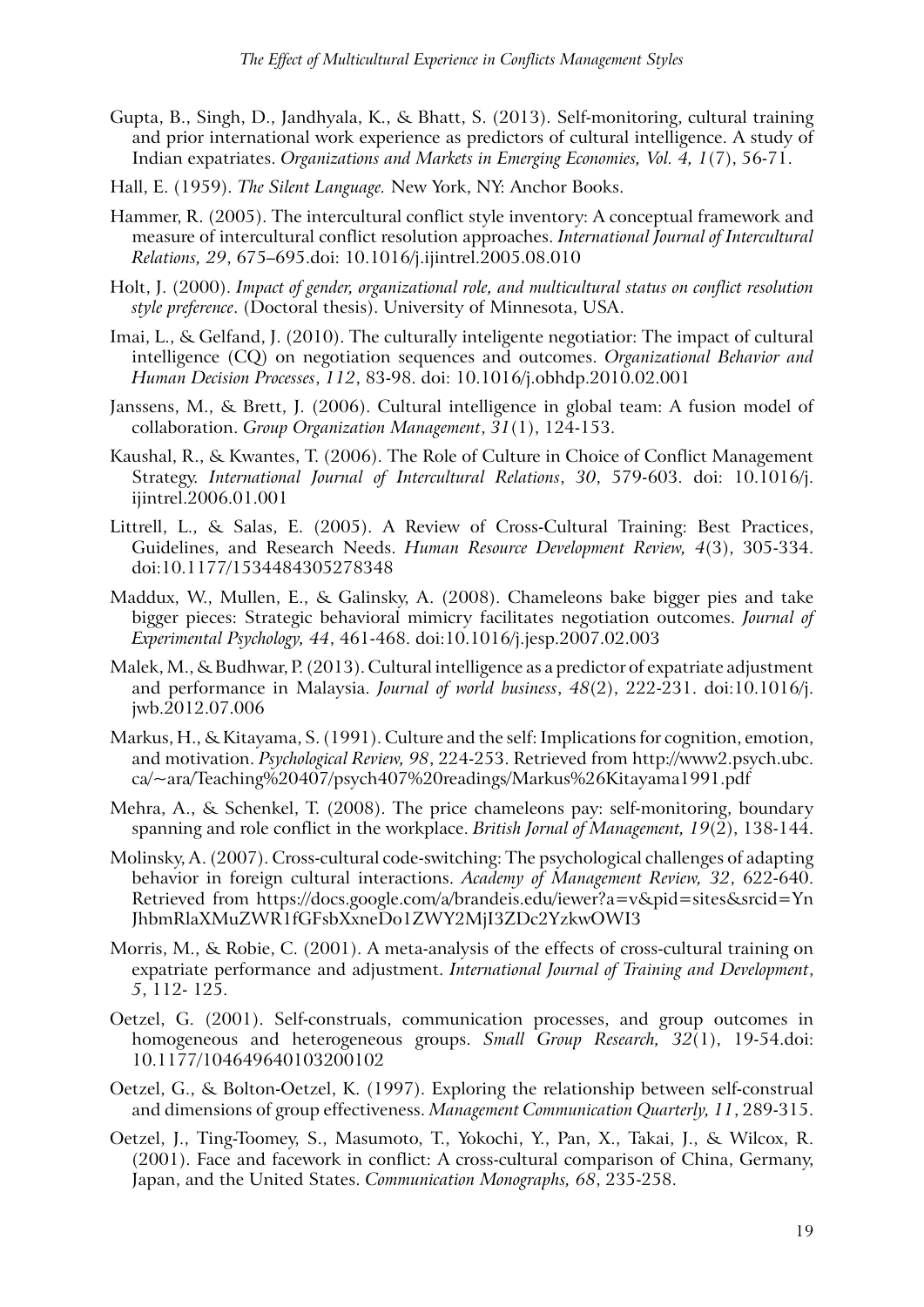- Polat, S., & Metin, M. (2012). The Relationship Between the Teachers' Intercultural Competence Levels and the Strategy of Solving Conflicts. *Procedia - Social and Behavioral Sciences, 46,* 1961-1968. doi:10.1016/j.sbspro.2012.05.411
- Pruitt, D., & Rubin, J. (1986). *Social conflict.* New York: McGraw-Hill.
- Putnam, L., & Poole, M. (1987). Conflict and negotiation. In F. Jablin, L. Putnam, K. Roberts, & L. Porter (Eds). *Handbook of organizational communication* (pp.549-599). Newbury Park, CA: Sage.
- Rahim, M. (1983). A measure of styles of handling interpersonal conflict. *Academy of Management Journal, 26*(2), 368-373. doi:10.2307/255985
- Rahim, M. (2002). Toward a theory of managing organizational conflict. *The International Journal of Conflict Management*, *13*(3), 206-235.
- Rahim, M., & Bonoma, T. (1979). Managing organizational conflict: A model for diagnosis and intervention. *Psychological Reports*, *44*(3c), 1323-1344.
- Rocha, R. (1991). Gerir em ambiente intercultural: uma gestão diferente, um diferente gestor. *Administração, 13/14, Vol. IV*, 477-498. Retrieved from www.safp.gov.mo/safppt/ download/WCM\_003872
- Simões, E. (2008). Gerir o conflito. In J. Neves, M. Garrido & E. Simões (Eds.)*, Manual de Competências pessoais, interpessoais e instrumentais: teoria e prática* (2nd ed., pp.181-204). Lisboa: Edições Sílabo
- Snyder, M. (1974). Self-monitoring of expressive behavior. *Journal of Personality and Social Behavior*, *30*(4), 526-537.
- Snyder, M., & Gangestad, S. (1986). On the nature of self-monitoring: Matters of assessment, matters of validity. *Journal of Personality and Social Psychology, 51*(1), 125-139
- Sousa, C., Gonçalves, G., Reis, M., & Santos, J. (2015). Evidências Métricas da Escala de Inteligência Cultural numa amostra Portuguesa*. Psicologia: Reflexão e Crítica, 28*(2)*,* 213- 222. doi: 10.1590/1678-7153.201528203
- Sternberg, R., & Detterman, D. (1986).*What is intelligence? Contemporany viewpoints on its nature and definition.* Norwood, NL: Ablex.
- Swaab, R., Maddux, W., & Sinaceur, M. (2011). Early words that work: When and how virtual linguistic mimicry facilitates negotiation outcomes. *Journal of Experimental Social Psychology, 47*, 616–621. doi: 10.1016/j.jesp.2011.01.005
- Ting-Toomey, S. (1994). Managing intercultural conflicts effectively. In L. Samovar & R. Porter (Eds.). *Intercultural communication: a reader* (pp. 360-372). Belmont, CA: Wadsworth.
- Ting-Toomey, S., Yee-Jung, K., Shapiro, R. B., Garcia, W., Wright, T. J. & Oetzel, J. G. (2000). Ethnic/cultural identity salience and conflict styles in four U.S. ethnic groups. *International Journal of Intercultural Relations, 24*, 47-81.
- Tjosvold, D. (1997). Conflict within interdependence: Its value for productivity and individuality. In C. De Dreu, & E. Van de Vliert (Eds.), *Using conflict in organizations.* (pp. 23-38). London: SAGE Publications Ltd. doi: http://dx.doi.org/10.4135/9781446217016. n3
- Triandis, H. (2006). Cultural intelligence in organizations. *Group & Organization Mangement*, *31*(1), 20-26. doi: 101177/10596001105275253
- Van der Zee, K., & Van Oudenhoven, J. (2000). The Multicultural Personality Questionnaire: A multidimensional instrument of multicultural effectiveness. *European Journal of Personality, 14*, 291-309. doi:10.1002/1099-0984(200007/08)14:4<291::AID-PER377>3.0.CO;2-6